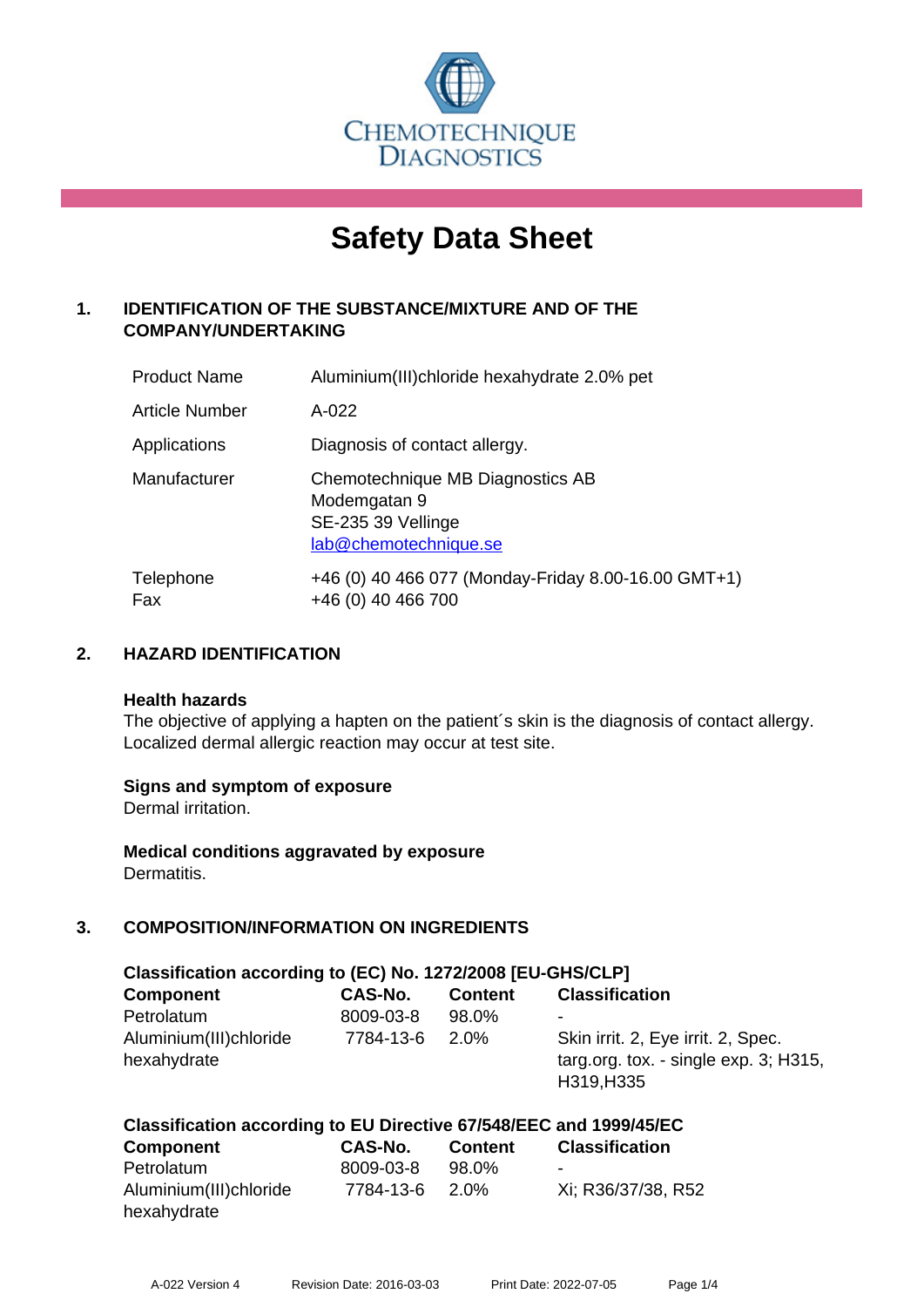#### **4. FIRST AID MEASURES**

**Emergency and first aid procedures**

Obtain medical attention.

#### **5. FIRE-FIGHTING MEASURES\***

#### **Suitable extinguish media**

CO2, powder or water spray. Fight larger fires with water spray or alcohol resistant foam.

# **For safety reasons unsuitable extinguishing agents**

Water with full jet.

# **Special protective equipment for fire-fighters** Wear self-contained respiratory protective device. Wear fully protective suit.

\*Data is shown for petrolatum only

#### **6. ACCIDENTAL RELEASES MEASURES**

**Steps to be taken if material is released or spilled** Contain and place in a closed container.

# **7. HANDLING AND STORAGE**

**Precautions to be taken in handling and storage** Store dark at 5-8°C. Avoid extended exposure to light. FOR EXTERNAL USE ONLY.

# **8. EXPOSURE CONTROLS/PERSONAL PROTECTION**

**Respiratory protection** Not required.

**Ventilation** Local exhaust.

**Protective gloves** Disposal gloves.

# **Eye protection**

Not required with normal use.

#### **Work/Hygienic practices**

Wash hands after each use.

#### **9. PHYSICAL AND CHEMICAL PROPERTIES**

Odour **Odourless** 

Appearance Ivory White Semi-solid

Melting point\* 50-55° C

Boiling point\* No data available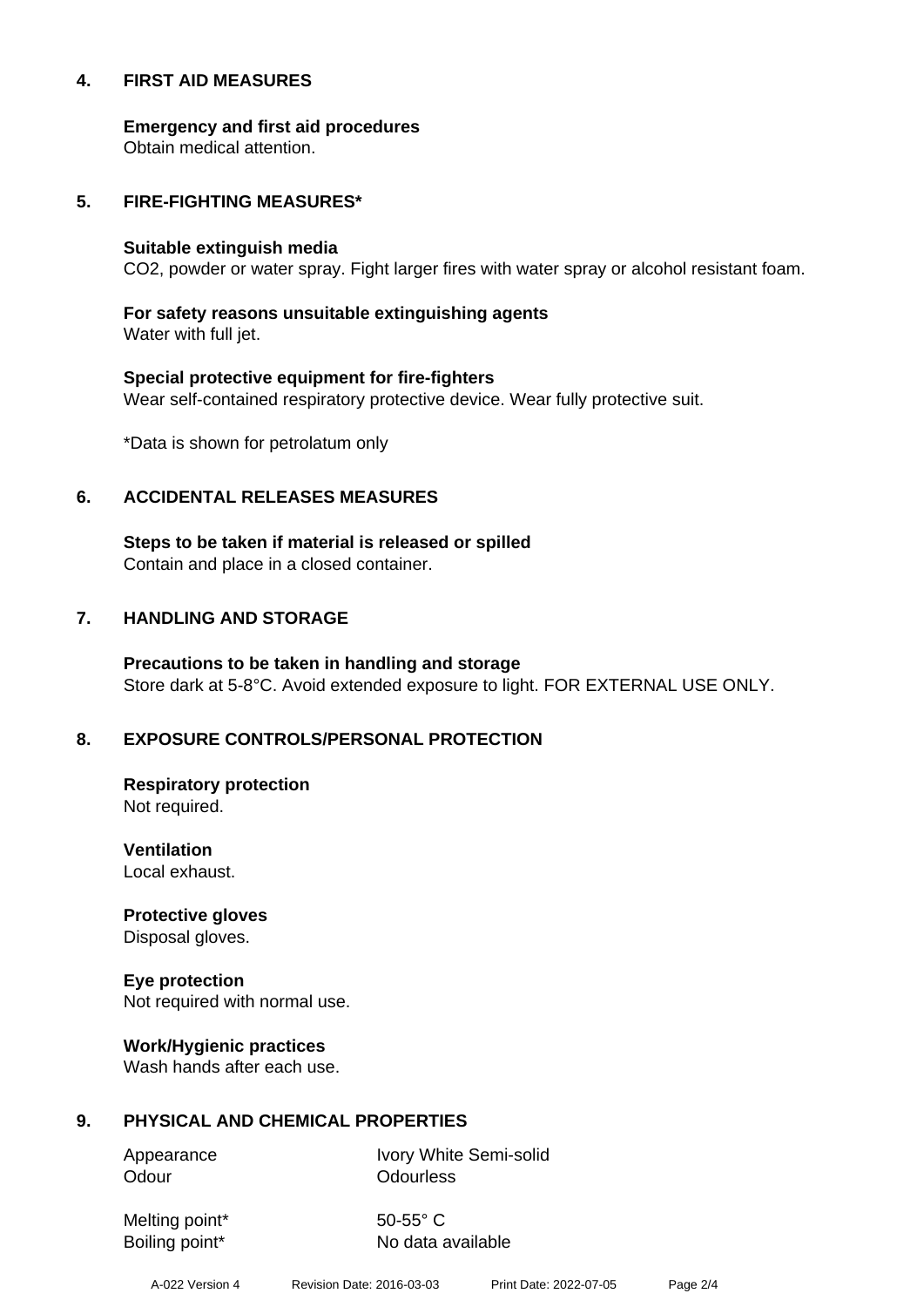Flash point\*  $>100^{\circ}$ C Density\* No data available. Solubility in/Miscibility with Water\*

Self ignition\* Product does not self ignite. Danger of explosion\* Product does not present an explosion hazard. Insoluble

\*Data is shown for petrolatum only

# **10. STABILITY AND REACTIVITY**

#### **Incompability**

May react with strong oxidizing agents.

#### **Stability**

Stable at recommended storage conditions.

#### **Hazardous byproducts**

Combustion may generate CO, CO2 and other oxides.

#### **Hazardous polymerization**

Will not occur.

#### **11. TOXICOLOGICAL INFORMATION**

No data available.

#### **12. ECOLOGICAL INFORMATION**

No data available.

#### **13. DISPOSAL CONSIDERATIONS**

#### **Waste disposal method**

Comply with federal, state/provincial and local regulation.

#### **14. TRANSPORT INFORMATION**

Not dangerous goods.

#### **15. REGULATORY INFORMATION**

The classification is according to the latest editions of the EU lists, and extended by company and literature data.

# **16. OTHER INFORMATION**

#### **Text of H-statements and R-phrases mentioned in Section 3**

| Skin irrit, 2<br>Eve irrit. 2<br>Spec. targ. org. tox. - single exp. 3 |                           | Skin irritation (Category 2)<br>Eye irritation (Category 2)<br>Specific target organ toxicity - single |          |
|------------------------------------------------------------------------|---------------------------|--------------------------------------------------------------------------------------------------------|----------|
| A-022 Version 4                                                        | Revision Date: 2016-03-03 | Print Date: 2022-07-05                                                                                 | Page 3/4 |